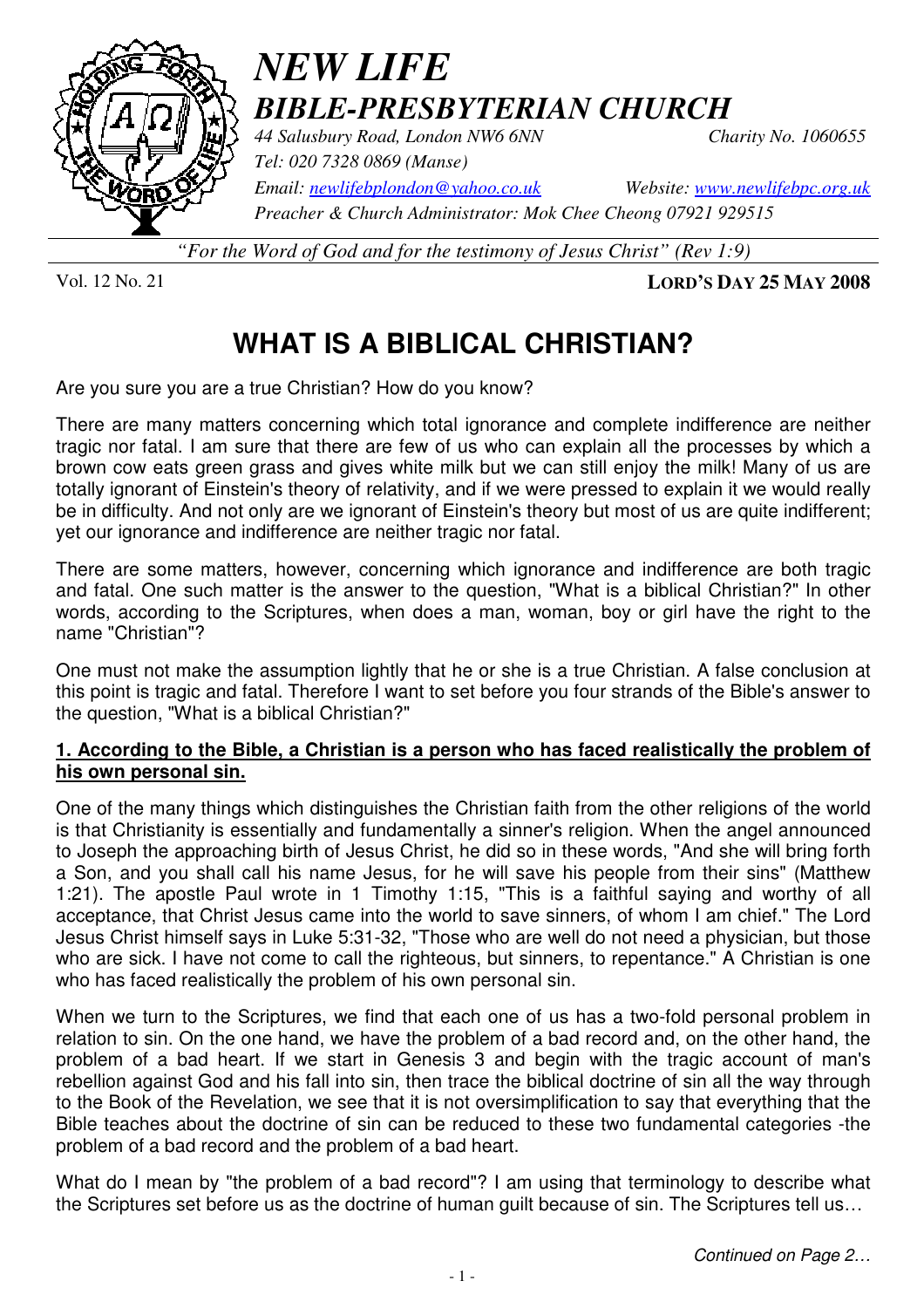plainly that we obtained a bad record long before we had any personal existence upon the earth: "Through one man sin entered the world, and death through sin, and thus death spread to all men, because all sinned" (Romans 5:12).

When did the "all" sin? We all sinned in Adam. He was appointed by God to represent all of the human race. When he sinned, we sinned in him and fell with him in his first transgression. That is why the apostle Paul writes in 1 Corinthians 15:22, "For as in Adam all die, even so in Christ all shall be made alive." Man was created without sin in the Garden of Eden; but from the moment Adam sinned, we too were charged with guilt. We fell in him in his first transgression and we are part of a race that is under condemnation.

Furthermore, the Scriptures teach that after we are born, additional guilt accrues to us for our own personal transgressions. The Word of God teaches that, "There is not a just man on earth who does good and does not sin" (Ecclesiastes 7:20); and every single sin incurs additional guilt. Our record in heaven is a marred record. Almighty God measures the totality of our human experience by a standard which is absolutely inflexible. This standard touches not only our external deeds but also our thoughts and the very motions of our hearts -so much so, that the Lord Jesus said that the stirring of unjust anger is the very essence of murder, and the look with intention to lust is adultery (Matthew 5:22,28).

God is keeping a detailed record. That record is among "the books" which will be opened in the day of judgment (Revelation 20:12). In those books are recorded every thought, every motive, every intention, every deed, and every dimension of human experience that is contrary to the standard of God's holy law, either failing to measure up to its standard or transgressing it. We have the problem of a bad record -a record according to which we are guilty. We have real guilt for real sin committed against the true and the living God. This is why the Scriptures tell us that the entire human race stands guilty before Almighty God (Romans 3:19).

Has the problem of your own bad record ever become a burning, pressing, personal concern? Have you faced the truth that Almighty God judged you guilty when your father Adam sinned, and holds you guilty for every single word you have spoken contrary to perfect holiness, justice, purity and righteousness? He knows every object you have touched and taken contrary to the sanctity of property. He knows every word spoken contrary to perfect, absolute truth. Has this ever broken in upon you, so that you have awakened to the fact that Almighty God has every right to summon you into his presence and to require you to give an account of every single deed contrary to his law which has brought guilt upon your soul?

But this problem of a bad record is not our only problem. We have an additional problem -the problem of a bad heart. The Bible teaches that the problem of our sin arises not only from what we have done, but from what we are. When Adam sinned, he not only became guilty before God, he also became defiled and polluted in his nature.

This defilement is described in Jeremiah 17:9: "The heart is deceitful above all things, and desperately wicked; who can know it?" Jesus describes it in Mark 7:21 : "From within, out of the heart of men, proceed evil thoughts"; and then he names all the various sins that can be seen in any newspaper on any given day -murder, adultery, blasphemy, pride. Jesus said that these things rise out of an artesian well of pollution, the human heart. Notice carefully that he did not say, "For from without, by the pressure of society and its negative influences, come forth murder and adultery and pride and theft" That is what our so-called sociological experts tell us. They say it is "the condition of society" that produces crime and rebellion; Jesus says it is the condition of the human heart.

Each of us by nature has a heart that the Scriptures describe as "desperately wicked," a fountain of all forms of iniquity. Romans 8:7 asserts, "The carnal mind is enmity against God; for it is not subject to the law of God, nor indeed can be." Paul does not say that the carnal mind, that is, the mind that has never been regenerated by God, has some enmity; he calls it enmity itself: "The carnal mind is enmity against God." The disposition of every human heart by nature can be…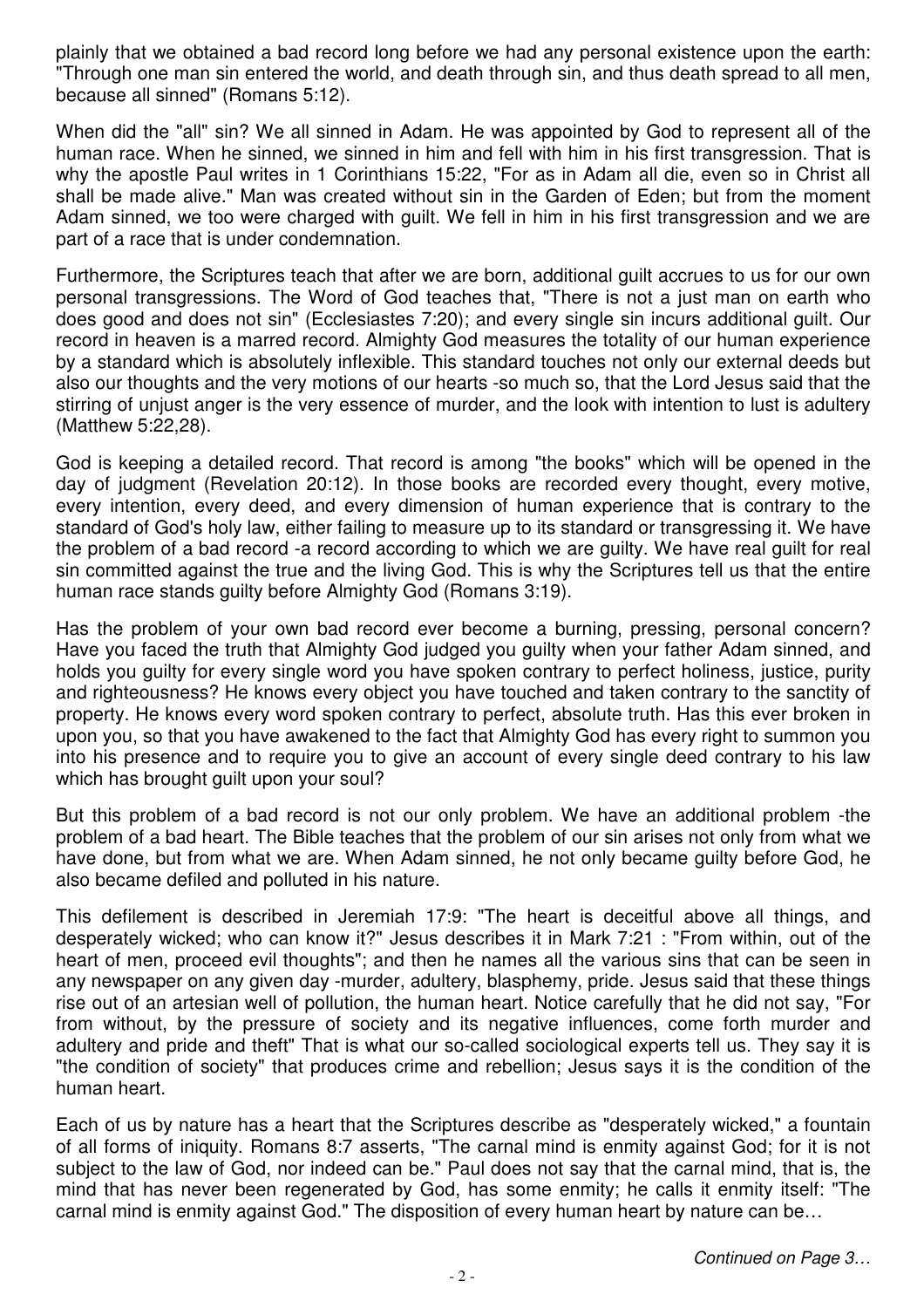pictured as a clenched fist raised against the living God. This is the inward problem of a bad heart -a heart that loves sin, a heart that is the fountain of sin, a heart that is enmity against God.

Has the problem of your bad heart ever become a pressing personal concern to you? I am not asking in theory whether you believe in human sinfulness. You might agree that there are such things as a sinful nature and a sinful heart. My question is, have your bad record and your bad heart ever become matters of deep, inward, pressing concern to you? Have you known anything of real, personal, inward consciousness of the awfulness of your guilt in the presence of a holy God? Have you seen the horribleness of a heart that is "deceitful above all things and desperately wicked"?

A biblical Christian is a person who has in all seriousness taken to heart his own personal problem of sin. The degree to which we may feel the awful weight of sin differs from one person to another. The length of time over which a person is brought to the consciousness of his bad record and his bad heart differs. There are many variables, but Jesus Christ as the Great Physician never brought his healing virtue to anyone who did not know himself to be a sinner. He said, "I did not come to call the righteous, but sinners, to repentance" (Matthew 9:13). Are you a biblical Christian -one who has taken seriously your own problem of sin?

#### **2. A biblical Christian is one who has seriously considered the divine remedy for sin.**

In the Bible we are told again and again that Almighty God has taken the initiative in doing something for man, the sinner. The verses some of us learned in our youth emphasize God's initiative in providing a remedy for sinful man: "For God so loved the world that he gave his only begotten Son"; "In this is love, not that we loved God, but that he loved us and sent his Son to be the propitiation for our sins"; "But God, who is rich in mercy, because of his great love with which he loved us" (John 3:16; 1 John 4:10 ; Ephesians 2:4).

A unique feature of the Christian faith is that it is not a religious self-help scheme where you patch yourself up with the aid of God. Just as surely as it is a unique tenet of the Christian faith that Christ is the only Saviour for sinners, so it is also a unique tenet of the Christian faith that all of our true help comes down from above and meets us where we are. We cannot pull ourselves up by our own bootstraps; God in mercy breaks in upon the human situation and does something which we could never do for ourselves.

When we turn to the Scriptures, we find that God's divine remedy has at least three simple but profoundly wonderful focal points:

**(a)** First of all, God's remedy for sin is bound up in a Person. Anyone who begins to take seriously the divine remedy for human sin will notice in the Scriptures that the remedy is not in a set of ideas, as though it were just another philosophy, nor is it found in an institution, but it is bound up in a Person: "For God so loved the world that he gave his only begotten Son"; "And she will bring forth a Son, and you shall call his name Jesus, for he will save his people from their sins" (John 3:16; Matthew 1:21 ). Jesus himself said, "I am the way, the truth, and the life. No one comes to the Father except through me" (John 14:6). The divine remedy for sin is bound up in a Person, and that Person is none other than our Lord Jesus Christ -the eternal Word who became man, uniting a true human nature to his divine nature, Here is God's provision for man with his bad record and his bad heart; a Savior who is both God and man, the two natures joined in the one Person for ever. If your personal problem of sin is ever to be remedied in a biblical way, it will be remedied only as you have personal dealings with the person of the Lord Jesus Christ. Such is the unique strand of the Christian faith: the sinner in all his need, united to the Savior in all the fullness of his grace; the sinner in his naked need, and the Savior in his almighty power, brought directly together in the Gospel. That reality is the glory of God's Good News to sinners!

**(b)** Secondly, God's remedy for sin is center in the cross upon which Jesus Christ died. When we turn to the Scriptures we find that the divine remedy in a unique way is centered in the cross of Jesus Christ. John the Baptist uses the Old Testament image of the sacrificial lamb when he…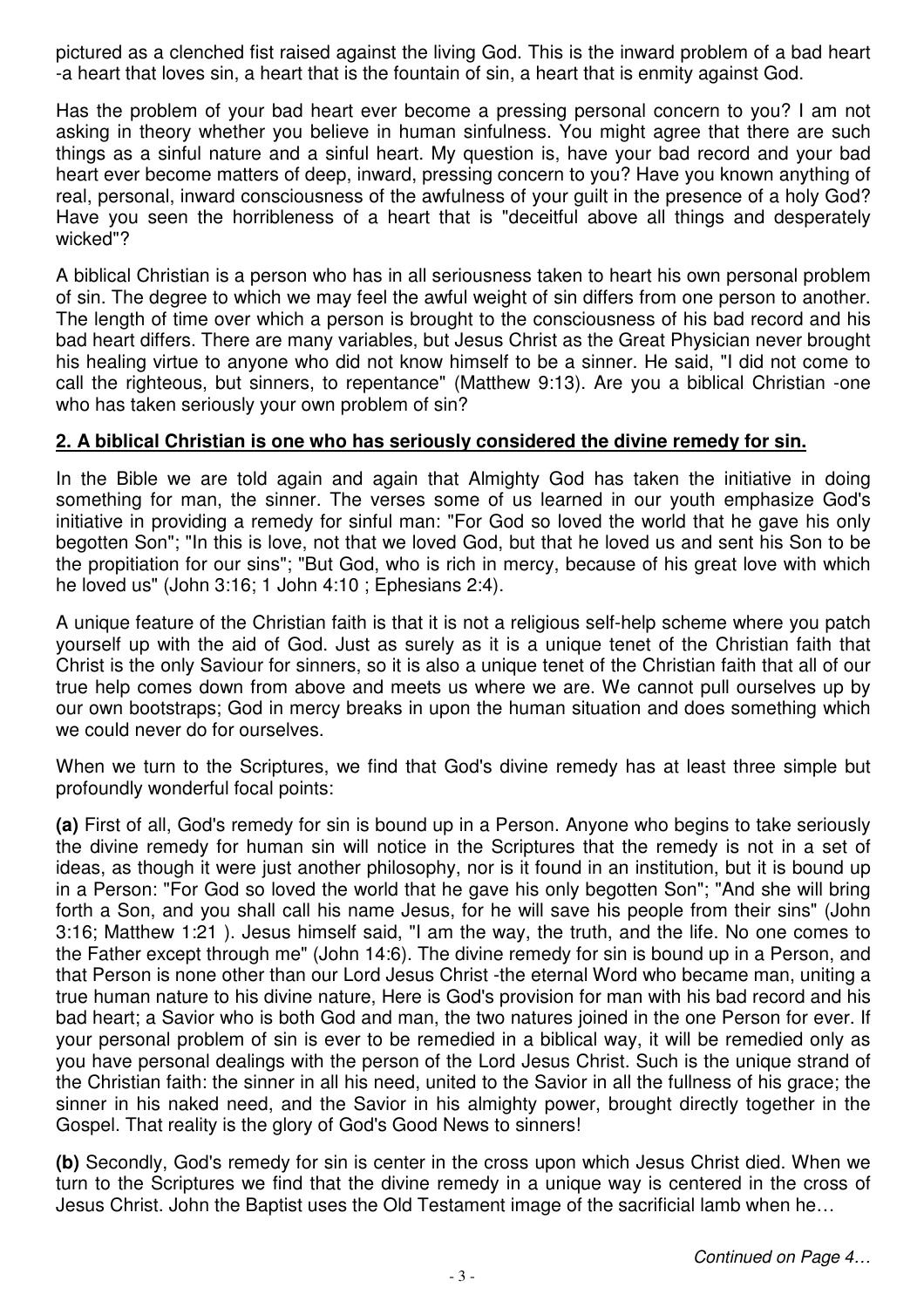points to Jesus and says, "Behold! The Lamb of God who take away the sin of the world!" (John 1:29). Jesus himself said, "The Son of Man did not come to be served, but to serve, and to give his life a ransom for many" (Matthew 20:28).

True preaching of the Gospel is so much centered in the cross that Paul says it is the word or message of the cross. The preaching of the cross is "foolishness to those who are perishing, but to us who are being saved it is the power of God" (1 Corinthians 1:18). When Paul came to Corinth -a center of intellectualism and pagan Greek philosophy -he did not follow their prescribed patterns of rhetoric but said that he "determined not to know anything among you except Jesus Christ and him crucified" (1 Corinthians 2:2).

The cross is not to be thought of as an abstract idea or a religious symbol; the meaning of the cross is what God declares it to mean. The cross was the place where God, by imputation, heaped the sins of his people upon his Son. On that cross there was substitutionary curse-bearing. In the language of the apostle Paul, "Christ has redeemed us from the curse of the law, having become a curse for us" (Galatians 3:13), and "He made him who knew no sin to be sin for us, that we might become the righteousness of God in him" (2 Corinthians 5:21).

The cross is not a nebulous, indefinable symbol of self- ; on the contrary, the cross is the monumental display of how God can be just and still pardon guilty sinners. At the cross, God, having imputed the sins of his people to Christ, pronounces judgment upon his Son as the representative of his people. There on the cross God pours out the vials of his wrath unmixed with mercy until his Son cries out, "My God, my God, why have you forsaken me?" (Psalm 22:1; Matthew 27:46).

At Calvary, God is demonstrating in the visible world what is happening in the invisible, spiritual world. He shrouds the heavens in total darkness to let all mankind know that he is plunging his Son into the outer darkness of the hell which your sins and my sins deserve. Jesus hangs on the cross in the posture of a guilty criminal; for him society has but one verdict: "Away with him" "Crucify him" "Hand him over to death" -and God does not intervene. In the theater of what men can see, God is demonstrating what he is doing in the realm where we cannot see. He is treating his Son as a criminal. He is causing Jesus to feel in the depths of his own soul all of the fury of the wrath that should be vented upon us.

**(c)** Thirdly, God's remedy for sin is adequate for all men, and it is offered to all men without discrimination. Before we have any felt consciousness of our sin, it is very easy to think that God can forgive sinners. But when you and I begin to have any idea at all of what sin is, our thoughts are changed. We see ourselves as little worms of the dust, creatures whose very life and breath are held in the hands of the God in whom "we live and move and have our being" (Acts 17:28).

We begin to take seriously that we have dared to defy the God who consigned angels to everlasting darkness when they rebelled against him. We con fess that this holy God sees the effusions of our foul, corrupt human hearts. Then we say, "O God, how can you be anything other than just? If you give me what my sins deserve, there is nothing for me but wrath and judgment! How can you forgive me and still be just? How can you be a righteous God and do anything other than consign me to everlasting punishment with those angels that rebelled?" When we begin to feel the reality of our sin, forgiveness becomes the most stubborn problem with which our mind has ever wrestled. It is then that we need to know that in a Person, and that Person crucified, God has provided a remedy adequate for all men and offered to all men without discrimination.

If any conditions were placed on the availability of Christ we would say, "Surely I don't meet the conditions; surely I don't qualify." The wonder of God's provision is that it comes in these unfetter terms: "Ho! Everyone who thirsts, come to the waters; and you who have no money, come, buy and eat. Yes, come, buy wine and milk without money and without price" Isaiah 55:1); "The one who comes to me I will by no means cast out" (John 6:37).

See the beauty of the free offer of mercy in Jesus Christ. We do not need God to step out of…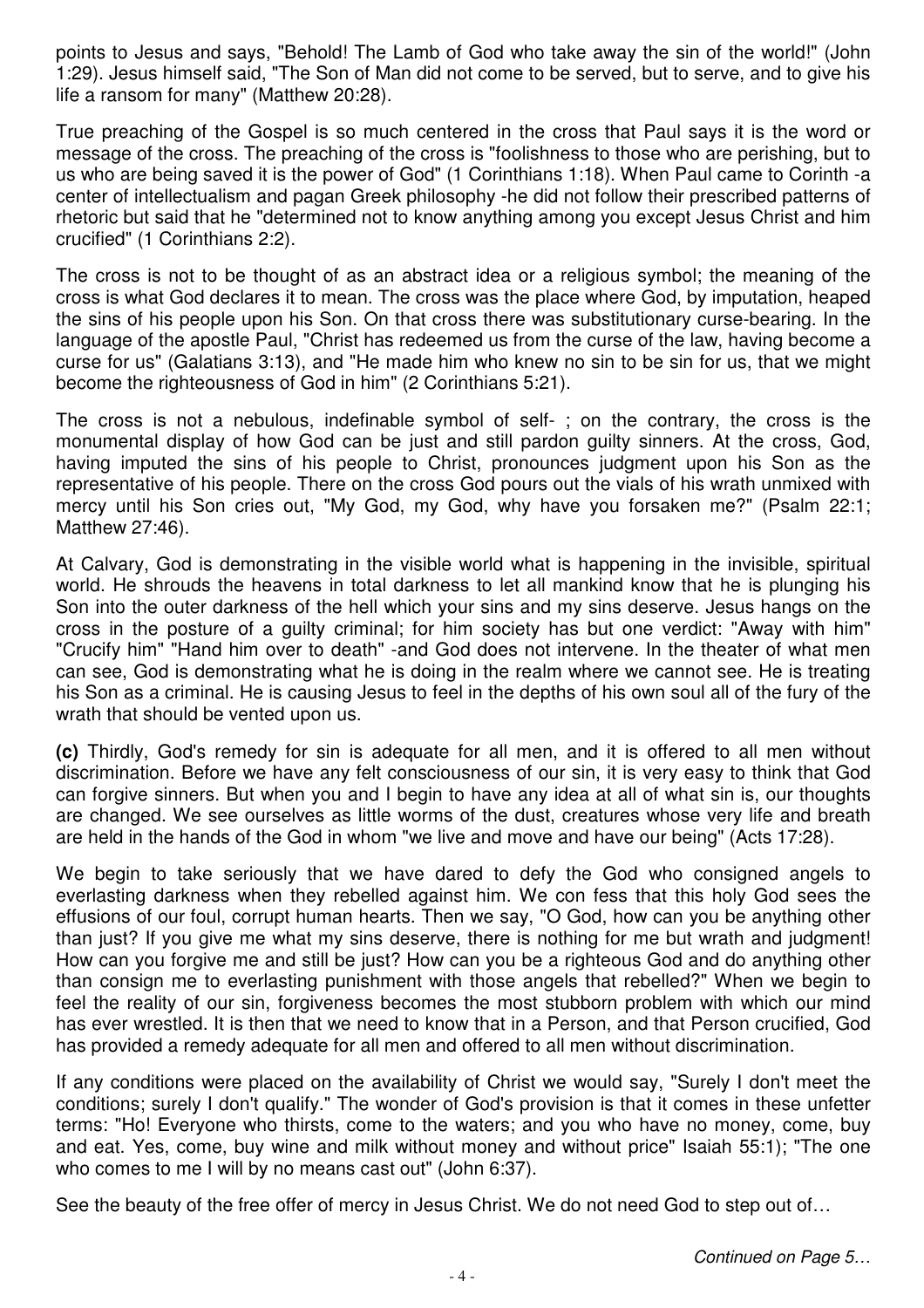heaven and tell us that we, by name, are warranted to come; we have the unfettered offer of mercy in the words of his own Son, "Come to me, all you who labor and are heavy laden, and I will give you rest" (Matthew 11:28).

#### **3. A biblical Christian is one who has wholeheartedly complied with the terms for obtaining God 's provision for sin.**

The divine terms are two: repent and believe. Of Jesus' earliest ministry it is recorded, "Now after John was put in prison, Jesus came to Galilee, preaching the gospel of the kingdom of God, and saying, The time is fulfilled, and the kingdom of God is at hand. Repent, and believe in the gospel" (Mark 1:14-15). After his resurrection Jesus told his disciples that "repentance and remission of sins should be preached in his name to all nations, beginning at Jerusalem " (Luke 24:47). The apostle Paul testified "to Jews, and also to Greeks, repentance toward God and faith toward our Lord Jesus Christ" (Acts 20:21).

What are the divine terms for obtaining the divine provision? We must repent, and we must believe. Although it is necessary to discuss these as separate concepts, we must not think that repentance is ever divorced from faith or that faith is ever divorced from repentance. True faith is permeated with repentance, and true repentance is permeated with faith. They inter-penetrate one another in such a way that, whenever there's a true appropriation of the divine provision, you will find a believing penitent and a penitent believer.

What is repentance? The definition of the Shorter Catechism is an excellent one: "Repentance unto life is a saving grace, whereby a sinner, out of a true sense of his sin, and apprehension (that is, laying hold) of the mercy of God in Christ, does, with grief and hatred of his sin, turn from it unto God, with full purpose of, and endeavor after, new obedience."

Repentance is the Prodigal Son coming to his senses in the far country. Rather than remain at home under his father's rule, he had asked to receive his inheritance early and left home for a far country, where he squandered it. Reduced to misery through his sins, he came to himself and said, "How many of my father's hired servants have bread enough and to spare, and I perish with hunger! I will arise and go to my father, and will say to him, 'Father, I have sinned against heaven and before you, and I am no longer worthy to be called your son. Make me like one of your hired servants'" (Luke 15:17-19).

When the Prodigal Son recognized his sin he did not sit there and think about it, write poetry about it, or send telegrams home to Dad. The Scripture says, "And he arose and came to his father" (v 20). He left those companions who were his friends in sin; he abhorred everything that belonged to that life-style and turned his back on it. What was it that drew him home? It was the confidence that there was a gracious father with a large heart and with a righteous rule for his happy, loving home. He did not write saying, "Dad, things are getting rough down here; my conscience is giving me fits at night. Won't you send me some money to help me out, or come and pay me a visit and make me feel good?" Not at all! He did not need just to feel good; he needed to become good. So he left the far country.

It is a beautiful stroke in our Lord's picture when he says, "But when he was still a great way off, his father saw him and had compassion, and ran and fell on his neck and kissed him" (v 20). The Prodigal did not come strutting up to his father, talking about making a decision to come home.

There is a notion today that people can walk up an aisle, pray a little prayer, and do God a favor by making their decision. This has nothing to do with true conversion. True repentance involves recognizing that I have sinned against the God of heaven, who is great and gracious, holy and loving, and that I am not worthy to be called his son. Yet when I am prepared to leave my sin, turn my back upon it and come back meekly, wondering if indeed there can be mercy for me, then wonder of wonders! -the Father meets me, and throws his arms of reconciling love and mercy about me. I say, not in a sentimental way but in all truth, that he smothers repenting sinners in forgiving and redemptive love.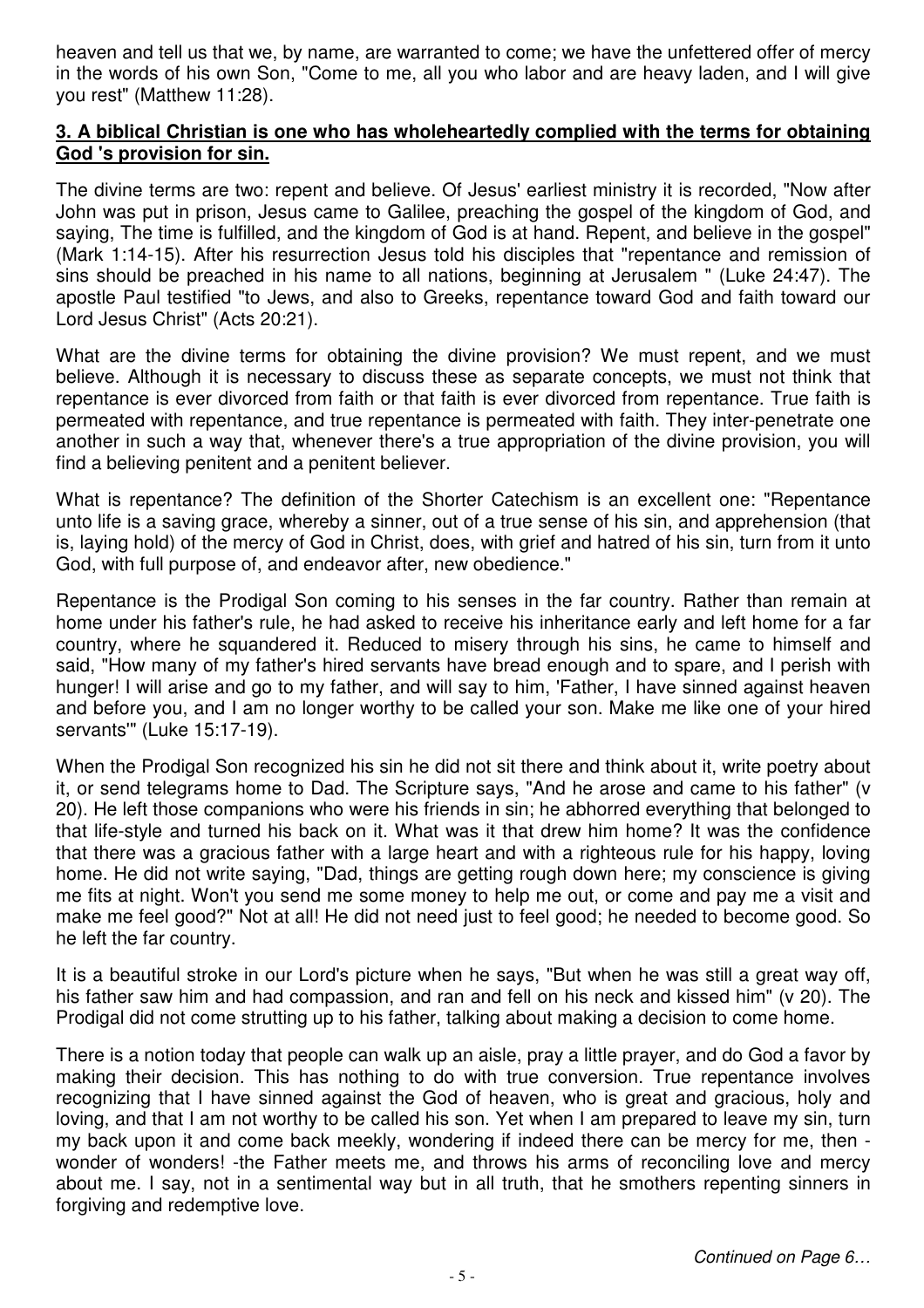But the father did not throw his arms around the Prodigal when he was still in the hog pens and in the arms of harlots. Do I speak to some whose hearts are wedded to the world and who love the world's ways? Perhaps in your personal life, or in relation ship to your parents, or in your social life where you take so lightly the sanctity of the body, you show what you really are.

Maybe some of you are involved in fornication, or in heavy petting, or in looking at the kind of stuff on television and in the movies that feeds your lust, and yet you name the name of Christ. You live in the hog pens and then go to a house of God on Sunday. Shame on you! Leave your hog pens and your haunts of sin. Leave your patterns and practices of fleshly and carnal indulgence. Repentance is being sorry enough to quit your sin. You will never know the forgiving mercy of God while you are still wedded to your sins.

Repentance is the soul's divorce from sin, but it will always be joined to faith. What is faith? Faith is the casting of the soul upon Christ as he is offered in the Gospel. "But as many as received him, to them he gave the right to become children of God, even to those who believe in his name" (John 1:12). Faith is likened to drinking of Christ, for in my soul-thirst I drink of him. Faith is likened to looking to Christ, and following Christ, and fleeing to Christ. The Bible uses many analogies and the sum of all of them is this: in the nakedness of my need I cast myself upon the Savior, trusting him to be to me all that he has promised to be to needy sinners. Faith brings nothing to Christ but an empty hand, by which it takes Christ and all that is in him. What is in Christ? Full pardon for all my sins! His perfect obedience is put to my account. His death is counted as mine. The gift of the Spirit is in him. Adoption, sanctification and ultimately glorification are all in him; and faith, by taking Christ, receives all that is in him. "You are in Christ Jesus, who became for us wisdom from God -and righteousness and sanctification and redemption" (1 Corinthians 1:30).

What is a biblical Christian? A biblical Christian is a person who has wholeheartedly complied with the divine terms for obtaining the divine provision for sin. Those terms are repentance and faith. I like to think of them as the hinge on which the door of salvation turns. The hinge has two plates, one that is screwed to the door and the other that is snowed to the jamb. They are held together by a pin, and on that hinge the door turns. Christ is that door, but none enters through him who does not repent and believe.

There is no true hinge made up only of repentance. Repentance that is not joined to faith is a legalistic repentance. It terminates on yourself and on your sin. Likewise, there is no true hinge made up only of faith. Professed faith that is not joined to repentance is a spurious faith, for true faith is faith in Christ to save me not in but from my sin. Repentance and faith are inseparable, and "unless you repent you will all likewise perish" (Luke 13:3). The unbelieving are named among those who "shall have their part in the lake which burns with fire and brimstone, which is the second death" (Revelation 21:8).

#### **4. A biblical Christian is a person who manifests in his life that his claims to repentance and faith are real.**

Paul preached that men should repent and turn to God and do works consistent with repentance (Acts 26:20). God intends that there should be such works: "For by grace you have been saved through faith, and that not of yourselves; it is the gift of God, not of works, lest anyone should boast. For we are his workmanship, created in Christ Jesus for good works, which God prepared beforehand that we should walk in them" (Ephesians 2:8-10).

Paul says in Galatians 5 that faith works by love. Wherever there is true faith in Christ, genuine love to Christ will be implanted. And where there is love to Christ there will be obedience to Christ. "He who has my commandments and keeps them, it is he who loves me...He who does not love me does not keep my words" (John 14:21,24). We are saved by trusting Christ, not by loving and obeying Christ, but a trust that does not produce love and obedience is not true saving faith.

True faith works by love, and that which love works is not the ability to sit out on a beautiful starlit night and write poetry about how exciting it is to be a Christian. True faith works by causing you…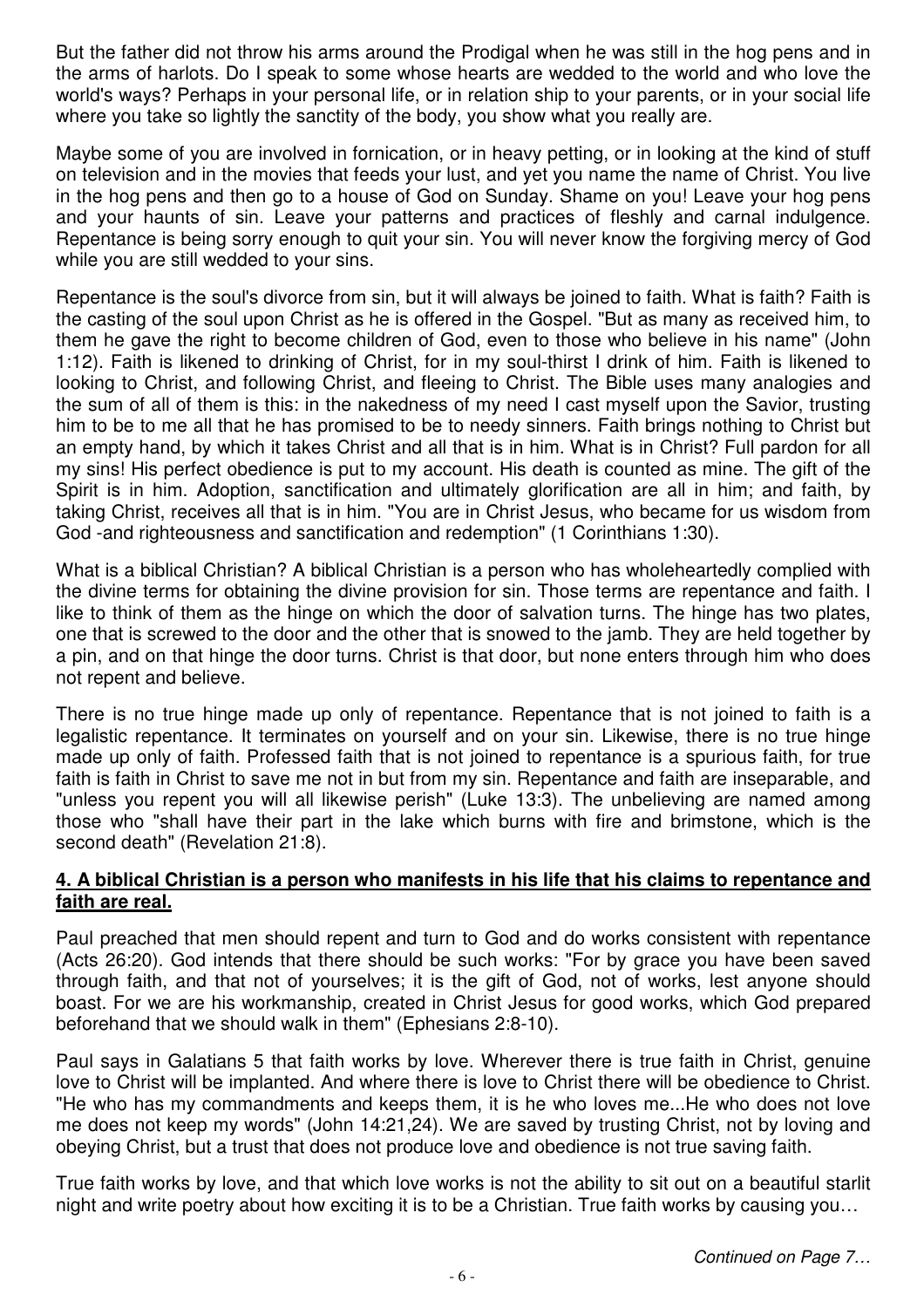to go back into your home and to obey your father and your mother, or to love your husband or wife and children as the Bible tells you to do, or to go back to your school or to your job to take a stand for truth and righteousness against all the pressure of your peers.

True faith makes you willing to be counted as a fool and crazy -willing to be considered out dated because you believe that there are eternal, unchangeable moral and ethical standards. You are willing to believe in chastity and the sanctity of human life and to take your stand against premarital sex and the murdering of babies in mothers' wombs. For Jesus said, "Whoever is ashamed of me and my words in this adulterous and sinful generation, of him the Son of Man also will be ashamed when he comes in the glory of his Father with the holy angels" (Mark 8:38).

What is a biblical Christian? It is not merely one who says, "Oh, yes, I know I am a sinner, with a bad record and a bad heart. I know that God's provision for sinners is in Christ and in his cross, and that it is adequately and freely offered to all. I know it comes to all who repent and believe." That is not enough.

Do you repent and believe? And if you profess to repent and believe, can you make that profession stick -not by a life of perfection, but by a life of purposeful obedience to Jesus Christ?

"Not everyone who says to me, 'Lord, Lord' shall enter the kingdom of heaven, "Jesus said, "but he who does the will of my Father in heaven" (Matthew 7:21). In Hebrews 5:9 we read, "He be came the author of eternal salvation to all who obey him." 1 John 2:4 says, "He who says, 'I know him,' and does not keep his commandments, is a liar, and the truth is not in him"

Can you make your claim to be a Christian stick from the Bible? Does your life manifest the fruits of repentance and faith? Do you possess a life of attachment to Christ, obedience to Christ, and confession of Christ? Is your behavior marked by adherence to the ways of Christ? Not perfectly no! Every day you must pray, "Forgive me my trespasses as I forgive those who trespass against me." But at the same time you can also say, "For me to live is Christ" or, in the words of the hymn,

Jesus I my cross have taken All to leave and follow thee.

A true Christian follows Jesus. How many of us are true, biblical Christians? I leave you to answer in the deep chambers of your own mind and heart.

But remember, answer with an answer that you will be prepared to live with for eternity. Be content with no answer but one that will find you comfort able in death, and safe in the day of judgment.

Albert N. Martin